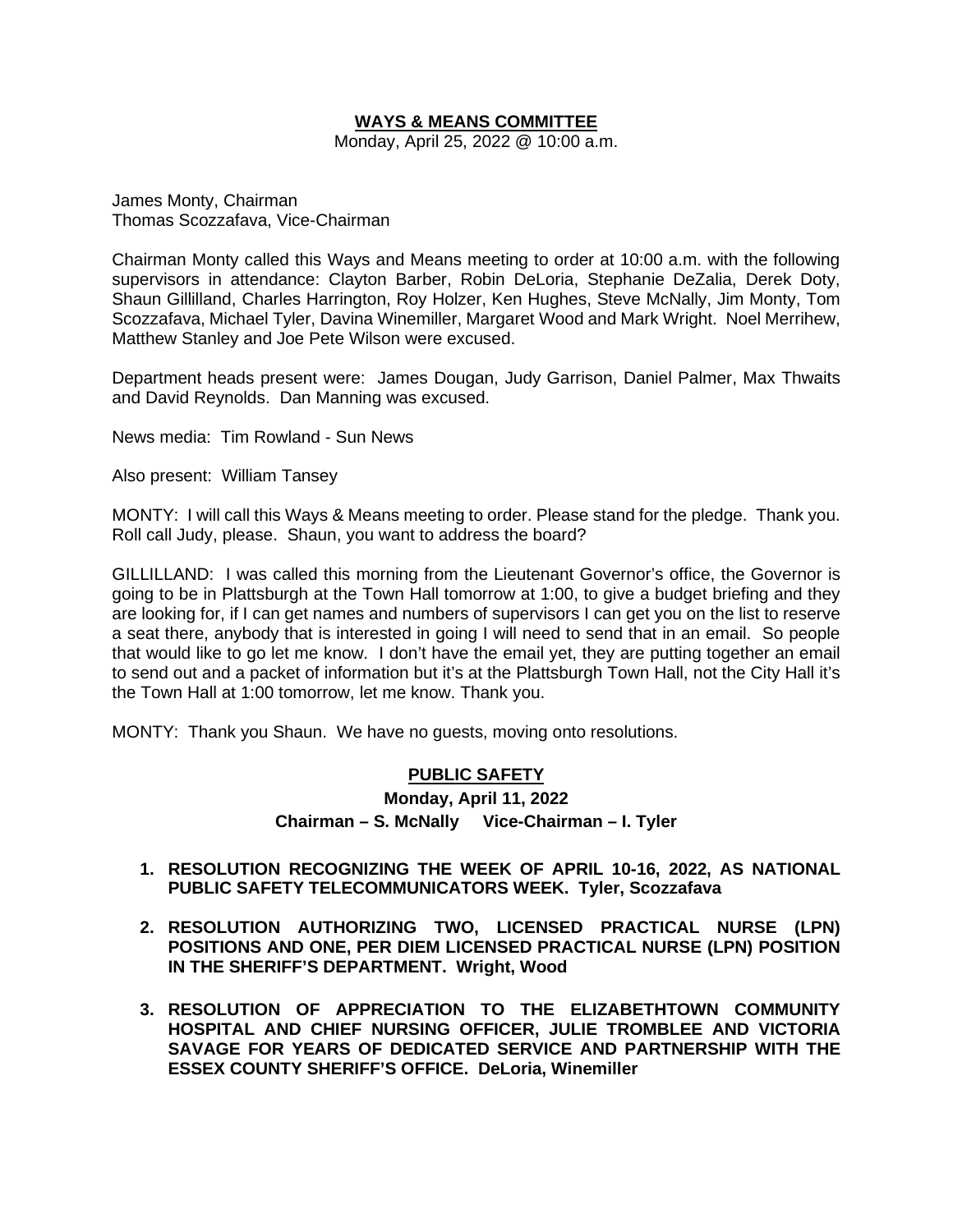**4. RESOLUTION OF CONGRATULATIONS TO THE ESSEX COUNTY SHERIFF'S OFFICE AND STAFF ON THEIR ACCREDITATION FROM THE NEW YORK STATE SHERIFF'S ASSOCIATION. Tyler, unanimous**

# **ECONOMIC DEVELOPMENT**

**Monday, April 11, 2022 Chairman – I. Tyler Vice-Chairman – R. Holzer**

- **5. RESOLUTION APPROVING THE FINANCIAL ASSISTANCE IN THE FORM OF SALES TAX ABATEMENT AUTHORIZED BY THE ESSEX COUNTY INDUSTRIAL DEVELOPMENT AGENCY IN CONNECTION WITH A PROJECT FOR THE PEAKS AT LAKE PLACID PROJECT IN THE TOWN OF NORTH ELBA. Holzer, Doty**
- **6. RESOLUTION AUTHORIZING THE PURCHASING AGENT TO AWARD A RFP IN THE AMOUNT \$44,708.00, TO GHB GEOSPACIAL FOR DIGITIZING THE BOUNDARIES FROM LOCAL ZONING, TOWN OVERLAYS AND SET UP A SYSTEM FOR DIGITIZING SEWER AND WATER DISTRICT BOUNDARIES, WITH FUNDS TO COME FROM THE LOCAL GOVERNMENT EFFICIENCY GRANT. Scozzafava, DeLoria**
- **7. RESOLUTION OF CONGRATULATIONS AND APPRECIATION TO LINDA GILLILLAND ON HER MANY YEARS OF SERVICE TO CORNELL COOPERATIVE EXTENSION. Harrington, unanimous**
- **8. RESOLUTION AUTHORIZING THE SUBMISSION OF A LETTER TO SENATORS STEFANIK, GILLIBRAND AND SCHUMER REQUESTING \$900,000.00 FOR BROADBAND EXPANSION IN ESSEX COUNTY. Hughes, Tyler**
- **9. RESOLUTION RECOMMENDED BY THE LOW AND MODERATE INCOME HOUSING TASK FORCE - AUTHORIZING TO BEGIN THE APPLICATION PROCESS TO FORM A SOLE LAND BANK FOR ESSEX COUNTY. Barber, Hughes**

**HUMAN SERVICES Monday, April 11, 2022 Chairman – JP. Wilson Vice-Chairman - C. Harrington**

- **8. RESOLUTION DECLARING THE MONTH OF APRIL AS CHILD ABUSE PREVENTION MONTH. DeZalia, unanimous**
- **9. RESOLUTION AUTHORIZING THE COUNTY CHAIRMAN OR COUNTY MANAGER TO EXECUTE A CONTRACT WITH CIGNA/EVERNORTH FOR PATIENT FEE REIMBURSEMENT IN THE MENTAL HEALTH DEPARTMENT. Holzer, Hughes**
- **10. RESOLUTION AUTHORIZING THE COUNTY CHAIRMAN OR COUNTY MANAGER TO EXECUTE A CONTRACT WITH INNOVATEL FOR A PSYCHIATRIC NURSE PRACTIONER IN THE MENTAL HEALTH DEPARTMENT, AT A RATE OF \$139.00 AN HOUR. DeZalia, Wright**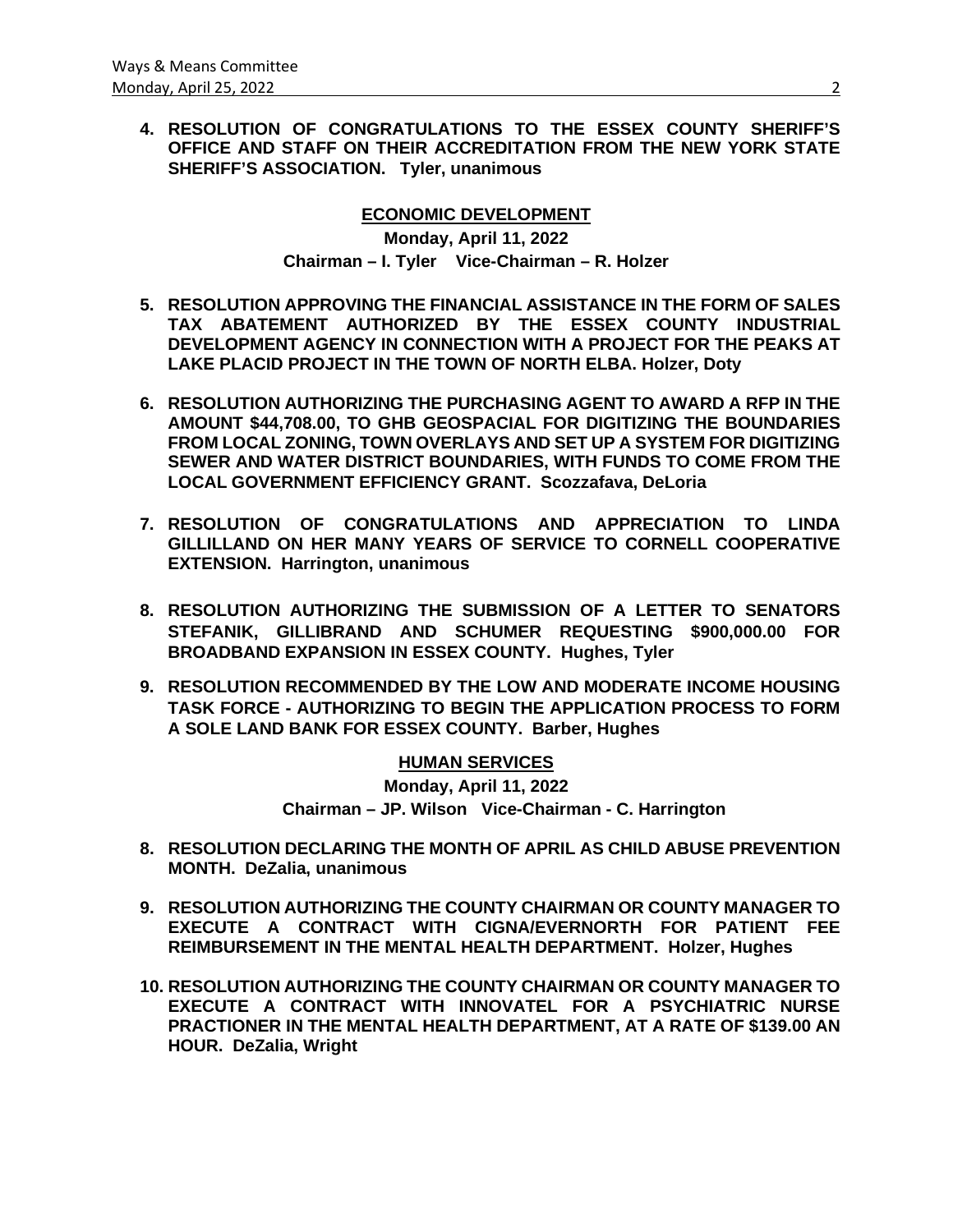- **11. RESOLUTION AUTHORIZING A BUDGET AMENDMENT IN THE MENTAL HEALTH DEPARTMENT, INCREASING REVENUES AND APPROPRIATIONS IN THE AMOUNT OF \$187,910.00, 2021 CARRYOVER SAMHSA GRANT. Scozzafava, Tyler**
- **12. RESOLUTION AUTHORIZING THE COUNTY CHAIRMAN OR COUNTY MANAGER TO EXECUTE A CONTRACT WITH COORDINATED CARE SERVICES, INC. AND BRIEF FOR IMPLEMENTING TRAUMA-RESPONSIVE PRACTICES, TRANING AND CONSULTING IN THE MENTAL HEALTH DEPARTMENT, IN THE AMOUNT OF \$11,000.00. Wright, Wood**
- **13. RESOLUTION AUTHORIZING THE COUNTY CHAIRMAN OR COUNTY MANAGER TO EXECUTE A CONTRACT WITH GREAT RANGE FOR THE PLANNING AND COORDINATION OF THE 2022 SCHOOL COUNSELOR SUMMIT IN THE MENTAL HEALTH DEPARTMENT, IN THE AMOUNT OF \$29,000.00. Harrington, Wood**
- **14. RESOLUTION AUTHORIZING A BUDGET AMENDMENT IN THE MENTAL HEALTH DEPARTMENT INCREASING REVENUES AND APPROPRIATIONS IN THE AMOUNT OF \$25,000.00, FROM OFFICE OF MENTAL HEALTH TO EXPAND MOBILE CRISIS SERVICES. Tyler, DeZalia**
- **15. RESOLUTION AUTHORIZING THE COUNTY CHAIRMAN OR COUNTY MANAGER TO EXECUTE A CONTRACT WITH TRICARE FOR PATIENT FEE REIMBURSEMENT IN THE MENTAL HEALTH DEPARTMENT. Wood, Wright**
- **16. RESOLUTION AUTHORIZING A BUDGET AMENDMENT IN THE PUBLIC HEALTH DEPARTMENT INCREASING REVENUES AND APPROPRIATIONS IN THE AMOUNT OF \$965,353.78, 2021 CARRY OVER DSRIP FUNDS. Tyler, Barber**
- **17. RESOLUTION AUTHORIZING A BUDGET AMENDMENT IN THE PUBLIC HEALTH DEPARTMENT INCREASING REVENUES AND APPROPRIATIONS IN THE AMOUNT OF \$26,131.12, 2021 CARRY OVER RECRUITMENT & RETENTION FUNDS. Scozzafava, Winemiller**
- **18. RESOLUTION AUTHORIZING THE OFFICE FOR THE AGING TO ACCEPT \$85,000.00, FROM NEW YORK STATE OFFICE FOR THE AGING TO PROVIDE SERVICES FOR UNMET NEEDS OF OLDER ADULTS WITH NO COUNTY MATCH, AND FURTHER AUTHORIZING A BUDGET AMENDMENT INCREASING REVENUES AND APPROPRIATIONS FOR THE SAME. Tyler, Scozzafava**

 **DEPARTMENT OF PUBLIC WORKS**

**Monday, April 18, 2022 Chairman – R. DeLoria Vice–Chairman – C. Barber**

- **19. RESOLUTION AUTHORIZING THE ISSUANCE OF A PERMIT TO LAKE PLACID MARATHON/INSPIRATION SPORTS, LLC FOR THE USE OF COUNTY ROADWAYS FOR THE 2022 LAKE PLACID MARATHON. Doty, Holzer**
- **20. RESOLUTION AUTHORIZING THE PURCHASING AGENT TO AWARD A PURCHASE ORDER TO RR CHARLEBOIS, INC. IN THE AMOUNT OF \$280,854.00, FOR A NEW**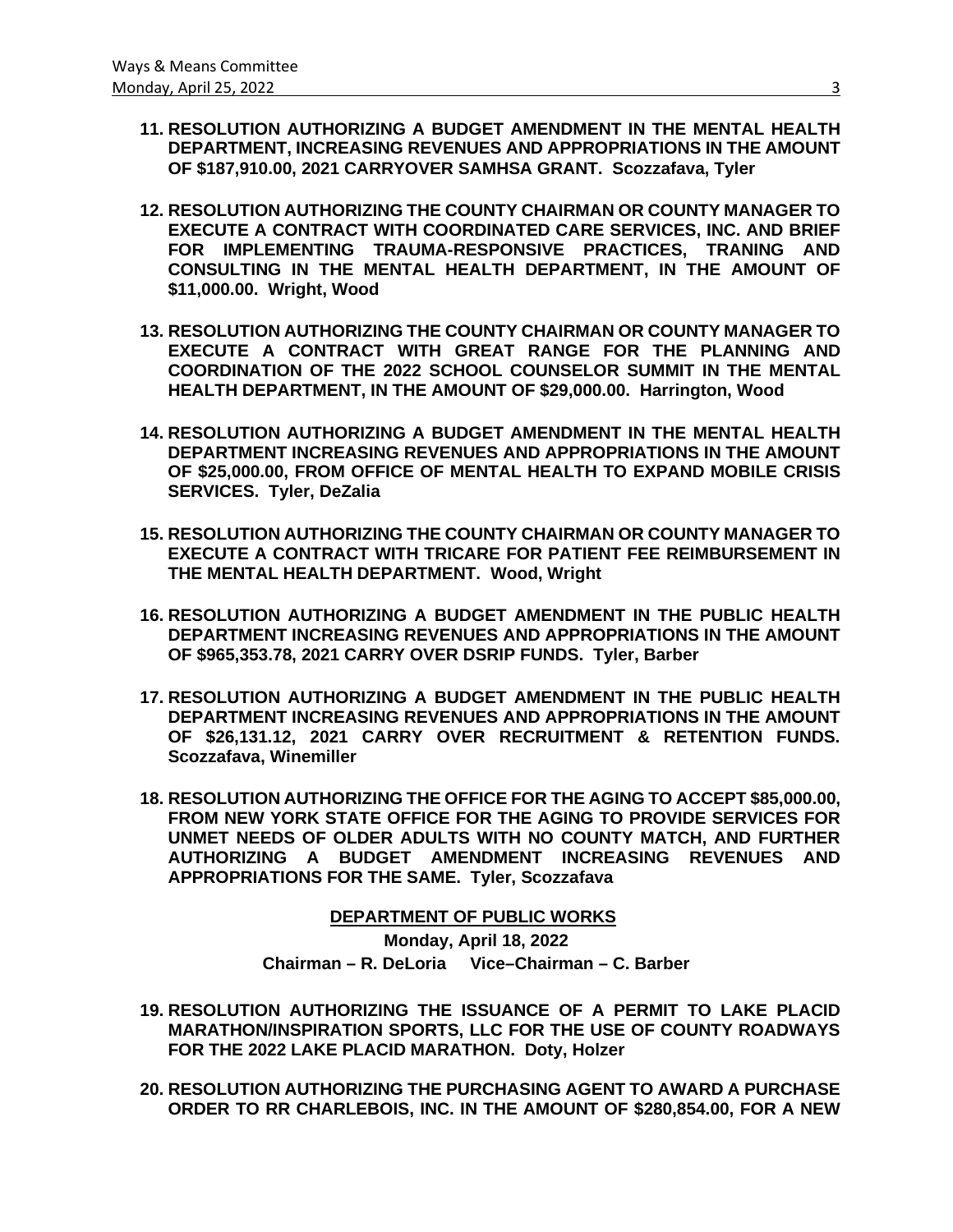**AND UNUSED 2023 WESTERN STAR TANDEM PLOW TRUCK IN THE DEPARTMENT OF PUBLIC WORKS WITH FUNDS TO COME FROM BUDGETED FUNDS AND FURTHER AUTHORIZING THE COUNTY CHAIRMAN OR COUNTY MANAGER TO EXECUTE SAID PURCHASE ORDER. DeLoria, Holzer**

- **21. RESOLUTION AUTHORIZING THE PURCHASING AGENT TO AWARD A PURCHASE ORDER TO RR CHARLEBOIS, INC. IN THE AMOUNT OF \$154,530.00, FOR A NEW AND UNUSED 2023 WESTERN STAR TANDEM AXEL TRACTOR IN THE DEPARTMENT OF PUBLIC WORKS WITH FUNDS TO COME FROM BUDGETED FUNDS AND FURTHER AUTHORIZING THE COUNTY CHAIRMAN OR COUNTY MANAGER TO EXECUTE SAID PURCHASE ORDER. DeLoria, Doty**
- **22. RESOLUTION AUTHORIZING THE COUNTY CHAIRMAN OR COUNTY MANAGER TO EXECUTE A CONTRACT AMENDMENT WITH REAL CONSTRUCTION IN AN AMOUNT NOT TO EXCEED \$29,600.00, FOR LABOR AND EQUIPMENT NECESSARY FOR RECONSTRUCTION OF A SECTION OF COUNTY ROUTE 80, LAKE SHORE ROAD, LOCATED IN THE TOWN OF WESTPORT WITH FUNDS TO COME FROM BUDGETED FUNDS. Tyler, Doty**
- **23. RESOLUTION AUTHORIZING THE COUNTY CHAIRMAN OR COUNTY MANAGER TO EXECUTE A CONTRACT AMENDMENT WITH REAL CONSTRUCTION IN AN AMOUNT NOT TO EXCEED \$33,100.00, FOR LABOR AND EQUIPMENT NECESSARY FOR RECONSTRUCTION OF A SECTION OF COUNTY ROUTE 47, PEARL STREET, LOCATED IN THE TOWN OF CROWN POINT WITH FUNDS TO COME FROM BUDGETED FUNDS. Harrington, Wright**
- **24. RESOLUTION AUTHORIZING THE COUNTY CHAIRMAN OR COUNTY MANAGER TO EXECUTE A CONTRACT AMENDMENT WITH REAL CONSTRUCTION IN AN AMOUNT NOT TO EXCEED \$34,900.00, FOR LABOR AND EQUIPMENT NECESSARY FOR RECONSTRUCTION OF A SECTION OF COUNTY ROUTE 6, TRACY ROAD, LOCATED IN THE TOWN OF MORIAH WITH FUNDS TO COME FROM BUDGETED FUNDS. Scozzafava, Doty**
- **25. RESOLUTION AUTHORIZING THE ISSUANCE OF A PERMIT ALLOWING THE USE OF COUNTY ROADWAYS FOR THE WILMINGTON WHITEFACE 100K MOUNTAIN BIKE RACE TO BE HELD ON SATURDAY, JUNE 4, 2022. Holzer, Wood**

# **PERSONNEL**

**Monday, April 18, 2022 Chairman – S. DeZalia Vice-Chairman – JP. Wilson**

### **NO RESOLUTIONS**

**FINANCE/TAX REDUCTION/MANDATE RELIEF Monday, April 18, 2022 Chairman – T. Scozzafava Vice-Chairman – N. Merrihew**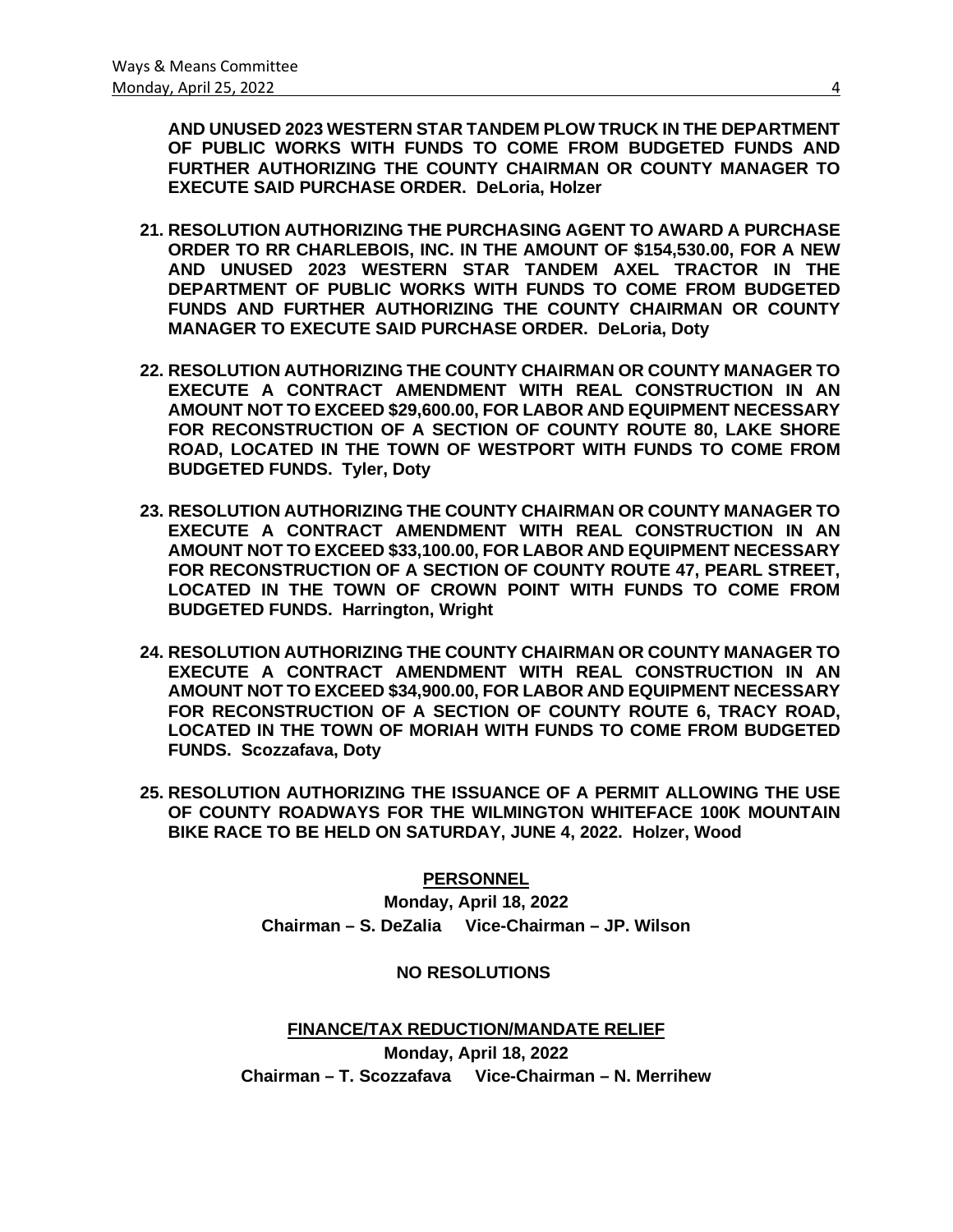- **26. RESOLUTION APPROVING AND RATIFYING THE CONTRACT WITH THE ESSEX COUNTY SHERIFF'S UNIT 6800-01 CHAPTER OF THE CIVIL SERVICE EMPLOYEES' ASSOCIATION, INC. (CSEA) SUCH CONTRACT SHALL BE EFFECTIVE AS THE DATE OF THE SUCCESSFUL RATIFICIATION OF THE PROPOSED TENTATIVE AGREEMENT BY BOTH PARTIES. THE RATIFICATION OF THIS AGREEMENT SHALL SUPERSEDE THE PREVIOUSLY AGREED UPON SHERIFF'S UNIT CONTRACT LANGUAGE ADOPTED BY THE PARTIES IN DECEMBER OF CALENDAR YEAR 2021. IF EITHER PARTY FAILS TO ACHIEVE A SUCCESSFUL RATIFICATION, THE ALL TERMS AND CONDITIONS OF THE CONTRACT RATIFIED IN DECEMBER OF 2021 SHALL REMAIN IN FULL FORCE AND EFFECT UNTIL MIDNIGHT DECEMBER 31, 2022. DeZalia, Tyler**
- **27. RESOLUTION AUTHORIZING AN INCREASE OF THE MAIL ROOM PETTY CASH ACCOUNT FROM \$50.00 TO \$1,000.00, TO COVER THE EXPENSE OF POSTAGE FOR THE BOARD OF ELECTIONS. Scozzafava, Barber**
- **28. RESOLUTION PROCLAIMING MAY 2, 2022, AS RAYMOND "BUZZY" WRIGHT DAY IN ESSEX COUNTY. Scozzafava, unanimous**
- **29. RESOLUTION OF CONDOLENCE TO THE FAMILY OF RICHARD GARCIA. Barber, unanimous**

### **30. RESOLUTION IN SUPPORT OF A LETTER OF INTEREST TO BE SUBMITTED TO THE NORTHERN BORDER REGIONAL COMMISSION SEEKING FUNDING FOR BROADBAND EXPANSION IN ESSEX COUNTY. Holzer, Tyler – WITHDRAWN**

MONTY: Discussion?

HUGHES: After multiple attempts to contact the Department of the State via email and phone calls I was unable to seal the deal on that unfortunately so, there will be no letter of interest was submitted to Northern Borders Regional Commission for Broadband Expansion in Essex County.

MONTY: Was this the general number for the Department of State?

HUGHES: No, well I called Kyle Wilbur. If you go to the NYDS website, on the bottom there it was Mr. Wilbur. Mr. Wilbur and I played phone tag and he got back to me on Friday about 11:00 which was the deadline so I told him we would punt this year and consider next year. It was a Hail Mary at the end, it just didn't work out. It is not without trying.

MONTY: I understand and I applaud your efforts. I'm very dissatisfied with the Department of State, it's typical what's going on with our State Government where they are not responding to calls.

HUGHES: Well, I can say that I am pleased that we are looking at \$900,000 from the Federal Government so we'll go with that.

MONTY: Again, thank you Ken for the effort, much appreciated.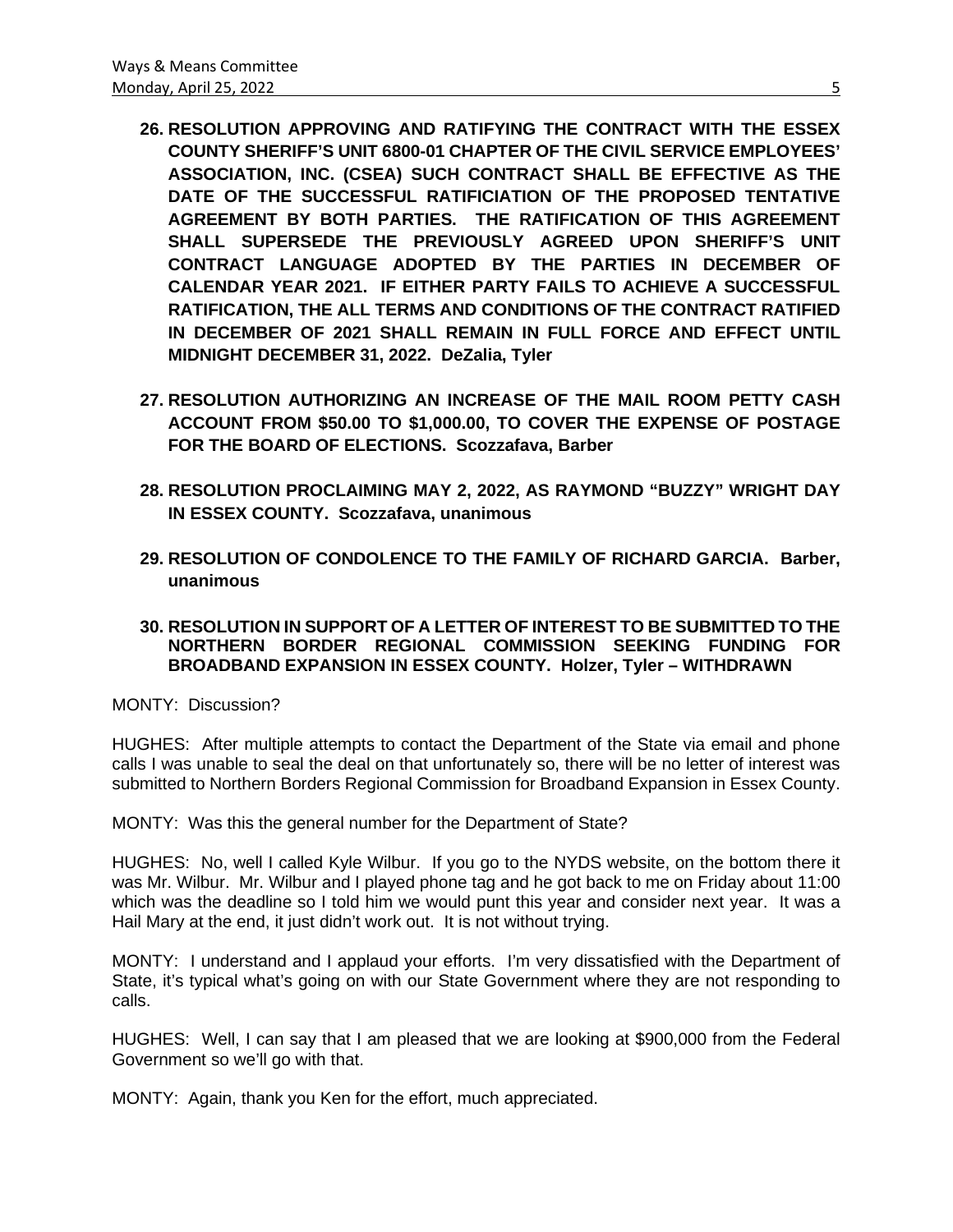HUGHES: Of course.

SCOZZAFAVA: For the record, I agree with you Jim. Any Supervisors that ever had to work with the Department of State, they are the most dysfunctional department in New York State that exist next to Corrections.

MONTY: Hey, now Corrections is good.

SCOZZAFAVA: They are horrible.

HUGHES: So, I don't know the procedure if it needs to remain?

PALMER: You could move to withdraw the resolution.

HUGHES: Then I would move to withdraw the resolution.

MONTY: Motion to withdraw by Mr. Hughes, do we have a second? Ms. Wood. Discussion? No discussion, all in favor signify by saying aye, opposed – carried.

GARRISON: Under miscellaneous – a resolution authorizing the purchasing agent to purchase from sole source provider, Porter Nitrous Systems, a Nitronox Nitrous Oxide Field Unit on behalf of the Keene EMS, under intermunicipal agreement MISC-27-004, in an amount not to exceed \$7,500.00, with budgeted funds.

### **RESOLUTION AUTHORIZING THE PURCHASING AGENT TO PURCHASE FROM SOLE SOURCE PROVIDER, PORTER NITROUS SYSTEMS, A NITRONOX NITROUS OXIDE FIELD UNIT ON BEHALF OF THE KEENE EMS, UNDER INTERMUNICIPAL AGREEMENT MISC-27- 004, IN AN AMOUNT NOT TO EXCEED \$7,500.00, WITH BUDGETED FUNDS. Holzer, Doty**

MONTY: Discussion? I guess my question is, is this out of the EMS grant?

PALMER: Yes.

MONTY: Further discussion? All in favor signify by saying aye, opposed – carried.

GARRISON: And one more under miscellaneous, it's not on your listing but I did send everyone email last week, a resolution accepting the mortgage tax report.

### **RESOLUTION ACCEPTING THE MORTGAGE TAX REPORT. Scozzafava, Gillilland**

MONTY: Resolutions from the floor?

GILLILLAND: I have a resolution. I was contacted by and through Mr. Monty, the Scout Master of Troop 70 in the Adirondack Council for a young man from Moriah, Kendrick Thomas Peters has completed all requirements for Eagle Scout and is going to be awarded Eagle Scout, he did his Eagle Scout project was pressure washing and staining the handicap ramp and porch at the Moriah Town Court House. So I'm asking for a resolution of congratulations to Kendrick Thomas Peters on receiving rank of Eagle Scout.